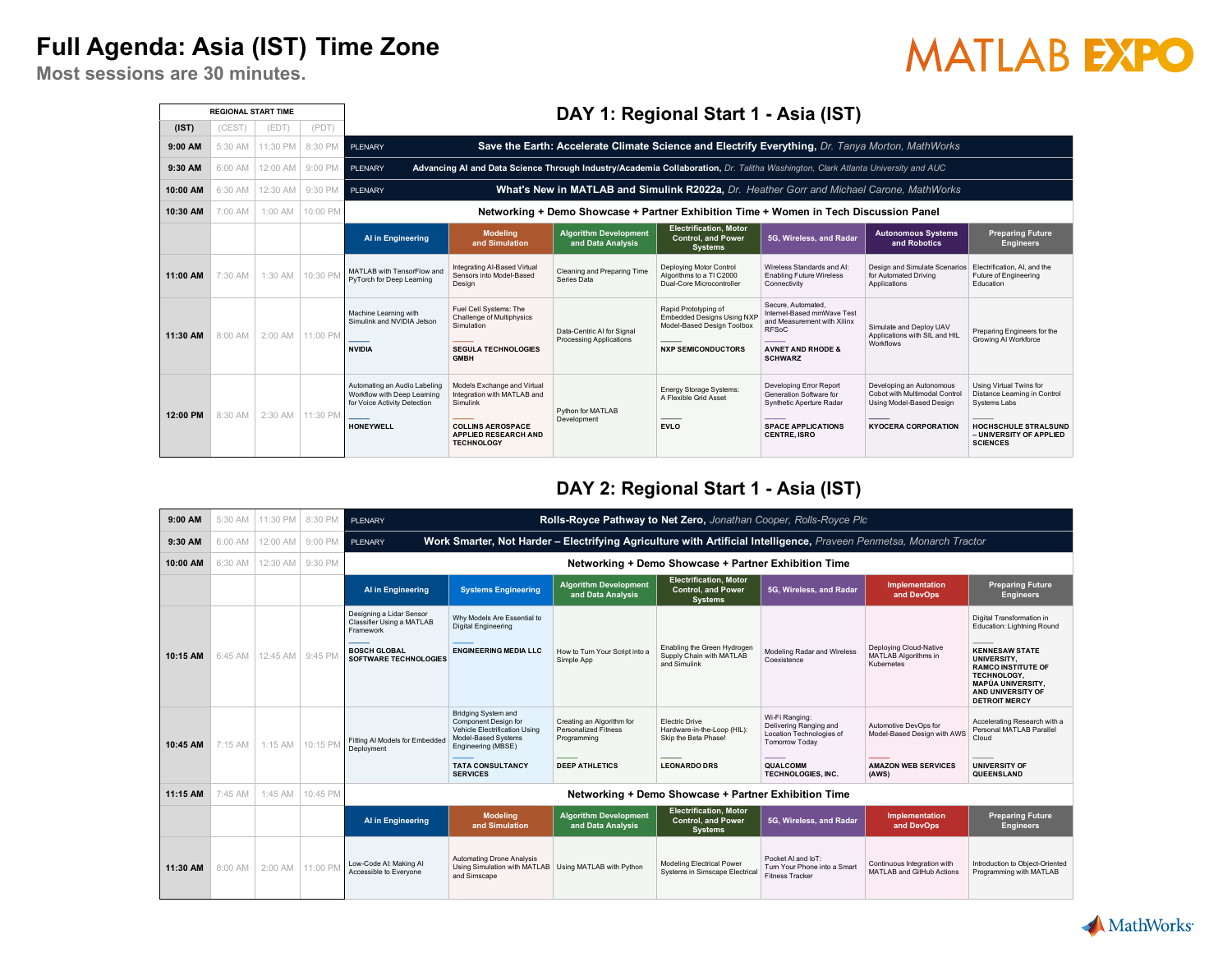## **Full Agenda: Europe (CEST) Time Zone**

# **MATLAB EXPO**

**Most sessions are 30 minutes.**

|         | <b>REGIONAL START TIME</b> |         |           | DAY 1: Regional Start 2 - Europe (CEST)                                                                                    |                                                                                                                                 |                                                              |                                                                                                                      |                                                                                                                                                   |                                                                                                                 |                                                                                                                                               |  |  |  |  |
|---------|----------------------------|---------|-----------|----------------------------------------------------------------------------------------------------------------------------|---------------------------------------------------------------------------------------------------------------------------------|--------------------------------------------------------------|----------------------------------------------------------------------------------------------------------------------|---------------------------------------------------------------------------------------------------------------------------------------------------|-----------------------------------------------------------------------------------------------------------------|-----------------------------------------------------------------------------------------------------------------------------------------------|--|--|--|--|
| (IST)   | (CEST)                     | (EDT)   | (PDT)     |                                                                                                                            |                                                                                                                                 |                                                              |                                                                                                                      |                                                                                                                                                   |                                                                                                                 |                                                                                                                                               |  |  |  |  |
| 1:30 PM | 10:00 AM                   | 4:00 AM | 1:00 AM   | PLENARY                                                                                                                    |                                                                                                                                 |                                                              | Save the Earth: Accelerate Climate Science and Electrify Everything, Dr. Tanya Morton, MathWorks                     |                                                                                                                                                   |                                                                                                                 |                                                                                                                                               |  |  |  |  |
| 2:00 PM | 10:30 AM                   | 4:30 AM | $1:30$ AM | PLENARY                                                                                                                    | Advancing AI and Data Science Through Industry/Academia Collaboration, Dr. Talitha Washington, Clark Atlanta University and AUC |                                                              |                                                                                                                      |                                                                                                                                                   |                                                                                                                 |                                                                                                                                               |  |  |  |  |
| 2:30 PM | 11:00 AM                   | 5:00 AM | 2:00 AM   | PLENARY                                                                                                                    | What's New in MATLAB and Simulink R2022a, Dr. Heather Gorr and Michael Carone, MathWorks                                        |                                                              |                                                                                                                      |                                                                                                                                                   |                                                                                                                 |                                                                                                                                               |  |  |  |  |
| 3:00 PM | 11:30 AM                   | 5:30 AM | 2:30 AM   |                                                                                                                            | Networking + Demo Showcase + Partner Exhibition Time + Women in Tech Discussion Panel                                           |                                                              |                                                                                                                      |                                                                                                                                                   |                                                                                                                 |                                                                                                                                               |  |  |  |  |
|         |                            |         |           | <b>Al in Engineering</b>                                                                                                   | <b>Modelina</b><br>and Simulation                                                                                               | <b>Algorithm Development</b><br>and Data Analysis            | <b>Electrification. Motor</b><br><b>Control, and Power</b><br><b>Systems</b>                                         | 5G. Wireless, and Radar                                                                                                                           | <b>Autonomous Systems</b><br>and Robotics                                                                       | <b>Preparing Future</b><br><b>Engineers</b>                                                                                                   |  |  |  |  |
| 3:30 PM | 12:00 PM                   | 6:00 AM | 3:00 AM   | MATLAB with TensorFlow and<br>PvTorch for Deep Learning                                                                    | Integrating Al-Based Virtual<br>Sensors into Model-Based<br>Design                                                              | Cleaning and Preparing Time<br>Series Data                   | Deploying Motor Control<br>Algorithms to a TI C2000<br>Dual-Core Microcontroller                                     | Wireless Standards and Al:<br><b>Enabling Future Wireless</b><br>Connectivity                                                                     | Design and Simulate Scenarios<br>for Automated Driving<br>Applications                                          | Electrification, AI, and the<br>Future of Engineering<br>Education                                                                            |  |  |  |  |
| 4:00 PM | 12:30 PM                   | 6:30 AM | 3:30 AM   | Machine Learning with<br>Simulink and NVIDIA Jetson<br><b>NVIDIA</b>                                                       | Fuel Cell Systems: The<br>Challenge of Multiphysics<br>Simulation<br><b>SEGULA TECHNOLOGIES</b><br><b>GMBH</b>                  | Data-Centric Al for Signal<br><b>Processing Applications</b> | Rapid Prototyping of<br><b>Embedded Designs Using NXP</b><br>Model-Based Design Toolbox<br><b>NXP SEMICONDUCTORS</b> | Secure, Automated.<br>Internet-Based mmWave Test<br>and Measurement with Xilinx<br><b>RFSoC</b><br><b>AVNET AND RHODE &amp;</b><br><b>SCHWARZ</b> | Simulate and Deploy UAV<br>Applications with SIL and HIL<br>Workflows                                           | Preparing Engineers for the<br><b>Growing AI Workforce</b>                                                                                    |  |  |  |  |
| 4:30 PM | 1:00 PM                    | 7:00 AM | 4:00 AM   | Error Mode Identification in Gas<br>Turbines through Predictive<br>Maintenance<br><b>MAN ENERGY SOLUTIONS</b><br><b>SE</b> | A Software Shift Left by<br>Utilizing Model-Based Design<br>and MathWorks Code<br><b>Generation Tools</b><br><b>NOKIA</b>       | Python for MATLAB<br>Development                             | Developing a Racing<br>Catamaran Powered by<br>Hydrogen<br><b>CAPGEMINI ENGINEERING</b>                              | Connecting MATLAB to USRF<br>for Wireless System Design<br><b>NI</b>                                                                              | Mars Sample Fetch Rover:<br>Autonomous, Robotic Sample<br>Fetching<br><b>AIRBUS DEFENCE AND</b><br><b>SPACE</b> | Using Virtual Twins for<br>Distance Learning in Control<br>Systems Labs<br>HOCHSCHULE STRALSUND<br>- UNIVERSITY OF APPLIED<br><b>SCIENCES</b> |  |  |  |  |

#### **DAY 2: Regional Start 2 - Europe (CEST)**

| 1:30 PM | 10:00 AM | 4:00 AM | 1:00 AM   | PLENARY                                                            | Rolls-Royce Pathway to Net Zero, Jonathan Cooper, Rolls-Royce Plc                                    |                                                    |                                                                                                |                                                                              |                                                                                              |                                                                                                                                                           |  |  |  |
|---------|----------|---------|-----------|--------------------------------------------------------------------|------------------------------------------------------------------------------------------------------|----------------------------------------------------|------------------------------------------------------------------------------------------------|------------------------------------------------------------------------------|----------------------------------------------------------------------------------------------|-----------------------------------------------------------------------------------------------------------------------------------------------------------|--|--|--|
| 2:00 PM | 10:30 AM | 4:30 AM | 1:30 AM   | <b>PLENARY</b>                                                     |                                                                                                      |                                                    | How Is Shell Driving Its Al Future, Daniel Jeavons and Amjad Chaudry, Shell International Ltd. |                                                                              |                                                                                              |                                                                                                                                                           |  |  |  |
| 2:30 PM | 11:00 AM | 5:00 AM | 2:00 AM   |                                                                    |                                                                                                      |                                                    | Networking + Demo Showcase + Partner Exhibition Time                                           |                                                                              |                                                                                              |                                                                                                                                                           |  |  |  |
|         |          |         |           | Al in Engineering                                                  | <b>Systems Engineering</b>                                                                           | <b>Algorithm Development</b><br>and Data Analysis  | <b>Electrification, Motor</b><br><b>Control, and Power</b><br><b>Systems</b>                   | 5G, Wireless, and Radar                                                      | Implementation<br>and DevOps                                                                 | <b>Preparing Future</b><br><b>Engineers</b>                                                                                                               |  |  |  |
|         |          |         |           | Designing a Lidar Sensor<br>Classifier Using a MATLAB<br>Framework | Why Models Are Essential to<br><b>Digital Engineering</b>                                            |                                                    |                                                                                                |                                                                              |                                                                                              | Digital Transformation in<br>Education: Lightning Round                                                                                                   |  |  |  |
| 2:45 PM | 11:15 AM | 5:15 AM | 2:15 AM   | <b>BOSCH GLOBAL</b><br><b>SOFTWARE TECHNOLOGIES</b>                | <b>ENGINEERING MEDIA, LLC</b>                                                                        | How to Turn Your Script into a<br>Simple App       | Enabling the Green Hydrogen<br>Supply Chain with MATLAB<br>and Simulink                        | Modeling Radar and Wireless<br>Coexistence                                   | Deploying Cloud-Native<br><b>MATLAB Algorithms in</b><br>Kubernetes                          | <b>KENNESAW STATE</b><br>UNIVERSITY.<br><b>RAMCO INSTITUTE OF</b><br>TECHNOLOGY.<br><b>MAPÚA UNIVERSITY.</b><br>AND UNIVERSITY OF<br><b>DETROIT MERCY</b> |  |  |  |
| 3:15 PM | 11:45 AM | 5:45 AM | 2:45 AM   | Fitting AI Models for Embedded<br>Deployment                       | System and Software<br>Development and Safety<br>Analysis for Digital Product<br>Development         | <b>Biomechanical Analysis and</b><br>Visualization | Electric Drive<br>Hardware-in-the-Loop (HIL):<br>Skip the Beta Phase!                          | 5G Vulnerability Analysis with<br>Reinforcement Learning<br>Toolbox          | Reuse of Simulink Components<br>Within<br>Chip-Level Design and<br>Verification Environments | Electric Drives: From Basic<br>Models to Fuzzy and Neural<br><b>Network Controllers</b>                                                                   |  |  |  |
|         |          |         |           |                                                                    | <b>BOSCH GLOBAL</b><br><b>SOFTWARE TECHNOLOGIES</b>                                                  | <b>BOB BIOMETRICS</b>                              | <b>LEONARDO DRS</b>                                                                            | <b>LOCKHEED MARTIN</b><br><b>ROTARY AND MISSION</b><br><b>SYSTEMS</b>        | <b>STMICROELECTRONICS</b>                                                                    | <b>TECHNOLOGICO DE</b><br><b>MONTERREY</b>                                                                                                                |  |  |  |
| 3:45 PM | 12:15 PM | 6:15 AM | $3:15$ AM |                                                                    |                                                                                                      |                                                    | Networking + Demo Showcase + Partner Exhibition Time                                           |                                                                              |                                                                                              |                                                                                                                                                           |  |  |  |
|         |          |         |           | <b>Al in Engineering</b>                                           | <b>Modelina</b><br>and Simulation                                                                    | <b>Algorithm Development</b><br>and Data Analysis  | <b>Electrification. Motor</b><br><b>Control, and Power</b><br><b>Systems</b>                   | 5G, Wireless, and Radar                                                      | Implementation<br>and DevOps                                                                 | <b>Preparing Future</b><br><b>Engineers</b>                                                                                                               |  |  |  |
| 4:00 PM | 12:30 PM | 6:30 AM | 3:30 AM   | Low-Code AI: Making AI<br>Accessible to Everyone                   | Automating Drone Analysis<br>Using Simulation with MATLAB   Using MATLAB with Python<br>and Simscape |                                                    | Modeling Electrical Power<br>Systems in Simscape Electrical                                    | Pocket AI and IoT:<br>Turn Your Phone into a Smart<br><b>Fitness Tracker</b> | Continuous Integration with<br>MATI AB and GitHub Actions                                    | Introduction to Object-Oriented<br>Programming with MATLAB                                                                                                |  |  |  |

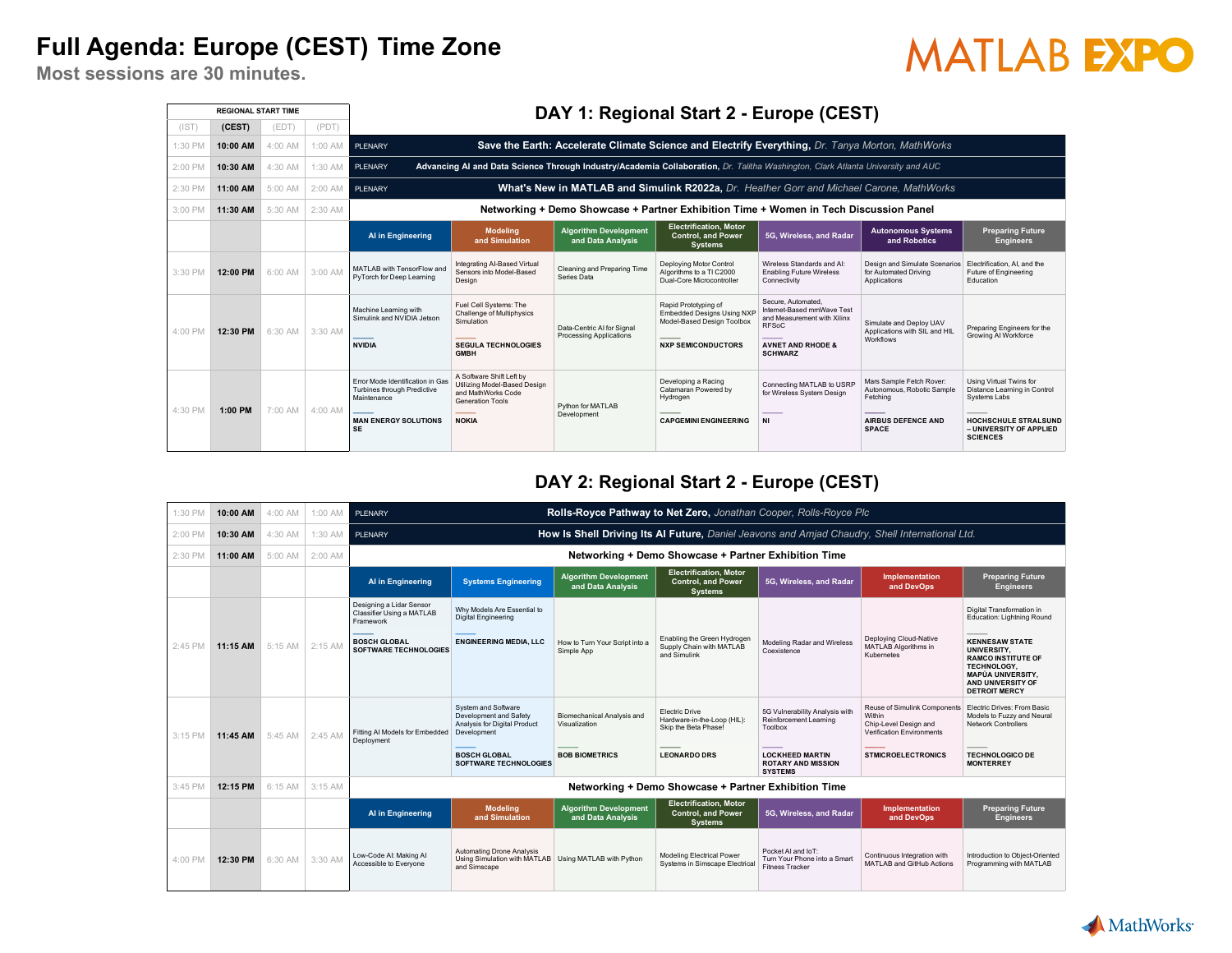## **Full Agenda: US East (EDT) Time Zone**

## **MATLAB EXPO**

**Most sessions are 30 minutes.**

|         |         | <b>REGIONAL START TIME</b> |           | DAY 1: Regional Start 3 - US East (EDT)                                                                                           |                                                                                                                                 |                                                              |                                                                                                                      |                                                                                                                                                   |                                                                                                                     |                                                                                                                                                      |  |  |  |  |
|---------|---------|----------------------------|-----------|-----------------------------------------------------------------------------------------------------------------------------------|---------------------------------------------------------------------------------------------------------------------------------|--------------------------------------------------------------|----------------------------------------------------------------------------------------------------------------------|---------------------------------------------------------------------------------------------------------------------------------------------------|---------------------------------------------------------------------------------------------------------------------|------------------------------------------------------------------------------------------------------------------------------------------------------|--|--|--|--|
| (IST)   | (CEST)  | (EDT)                      | (PDT)     |                                                                                                                                   |                                                                                                                                 |                                                              |                                                                                                                      |                                                                                                                                                   |                                                                                                                     |                                                                                                                                                      |  |  |  |  |
| 6:30 PM | 3:00 PM | 9:00 AM                    | 6:00 AM   | PLENARY                                                                                                                           |                                                                                                                                 |                                                              | Save the Earth: Accelerate Climate Science and Electrify Everything, Dr. Tanya Morton, MathWorks                     |                                                                                                                                                   |                                                                                                                     |                                                                                                                                                      |  |  |  |  |
| 7:00 PM | 3:30 PM | 9:30 AM                    | 6:30 AM   | <b>PLENARY</b>                                                                                                                    | Advancing AI and Data Science Through Industry/Academia Collaboration, Dr. Talitha Washington, Clark Atlanta University and AUC |                                                              |                                                                                                                      |                                                                                                                                                   |                                                                                                                     |                                                                                                                                                      |  |  |  |  |
| 7:30 PM | 4:00 PM | 10:00 AM                   | 7:00 AM   | <b>PLENARY</b>                                                                                                                    | <b>What's New in MATLAB and Simulink R2022a, Dr. Heather Gorr and Michael Carone, MathWorks</b>                                 |                                                              |                                                                                                                      |                                                                                                                                                   |                                                                                                                     |                                                                                                                                                      |  |  |  |  |
| 8:00 PM | 4:30 PM | 10:30 AM                   | 7:30 AM   |                                                                                                                                   | Networking + Demo Showcase + Partner Exhibition Time + Women in Tech Discussion Panel                                           |                                                              |                                                                                                                      |                                                                                                                                                   |                                                                                                                     |                                                                                                                                                      |  |  |  |  |
|         |         |                            |           | <b>Al in Engineering</b>                                                                                                          | <b>Modeling</b><br>and Simulation                                                                                               | <b>Algorithm Development</b><br>and Data Analysis            | <b>Electrification, Motor</b><br><b>Control, and Power</b><br><b>Systems</b>                                         | 5G, Wireless, and Radar                                                                                                                           | <b>Autonomous Systems</b><br>and Robotics                                                                           | <b>Preparing Future</b><br><b>Engineers</b>                                                                                                          |  |  |  |  |
| 8:30 PM | 5:00 PM | 11:00 AM                   | 8:00 AM   | MATLAB with TensorFlow and<br>PyTorch for Deep Learning                                                                           | Integrating Al-Based Virtual<br>Sensors into Model-Based<br>Design                                                              | Cleaning and Preparing Time<br>Series Data                   | Deploying Motor Control<br>Algorithms to a TI C2000<br>Dual-Core Microcontroller                                     | Wireless Standards and Al:<br><b>Enabling Future Wireless</b><br>Connectivity                                                                     | Design and Simulate Scenarios<br>for Automated Driving<br>Applications                                              | Electrification, AI, and the<br>Future of Engineering<br>Education                                                                                   |  |  |  |  |
| 9:00 PM | 5:30 PM | 11:30 AM                   | 8:30 AM   | Machine Learning with<br>Simulink and NVIDIA Jetson<br><b>NVIDIA</b>                                                              | Fuel Cell Systems: The<br>Challenge of Multiphysics<br>Simulation<br><b>SEGULA TECHNOLOGIES</b><br><b>GMBH</b>                  | Data-Centric AI for Signal<br><b>Processing Applications</b> | Rapid Prototyping of<br><b>Embedded Designs Using NXP</b><br>Model-Based Design Toolbox<br><b>NXP SEMICONDUCTORS</b> | Secure, Automated.<br>Internet-Based mmWave Test<br>and Measurement with Xilinx<br><b>RFSoC</b><br><b>AVNET AND RHODE &amp;</b><br><b>SCHWARZ</b> | Simulate and Deploy UAV<br>Applications with SIL and HIL<br>Workflows                                               | Preparing Engineers for the<br>Growing AI Workforce                                                                                                  |  |  |  |  |
| 9:30 PM | 6:00 PM | 12:00 PM                   | $9:00$ AM | Error Mode Identification in Gas<br><b>Turbines through Predictive</b><br>Maintenance<br><b>MAN ENERGY SOLUTIONS</b><br><b>SE</b> | A Software Shift Left by<br>Utilizing Model-Based Design<br>and MathWorks Code<br><b>Generation Tools</b><br><b>NOKIA</b>       | Python for MATLAB<br>Development                             | Energy Storage Systems:<br>A Flexible Grid Asset<br><b>EVLO</b>                                                      | Connecting MATLAB to USRP<br>for Wireless System Design<br><b>NI</b>                                                                              | Developing an Autonomous<br>Cobot with Multimodal Control<br>Using Model-Based Design<br><b>KYOCERA CORPORATION</b> | Using Virtual Twins for<br>Distance Learning in Control<br>Systems Labs<br><b>HOCHSCHULE STRALSUND</b><br>- UNIVERSITY OF APPLIED<br><b>SCIENCES</b> |  |  |  |  |

#### **DAY 2: Regional Start 3 - US East (EDT)**

| 6:30 PM | 3:00 PM | 9:00 AM  | 6:00 AM | PLENARY                                                            | Rolls-Royce Pathway to Net Zero, Jonathan Cooper, Rolls-Royce Plc                                                                |                                                    |                                                                              |                                                                              |                                                                                                            |                                                                                                                                                           |  |  |  |
|---------|---------|----------|---------|--------------------------------------------------------------------|----------------------------------------------------------------------------------------------------------------------------------|----------------------------------------------------|------------------------------------------------------------------------------|------------------------------------------------------------------------------|------------------------------------------------------------------------------------------------------------|-----------------------------------------------------------------------------------------------------------------------------------------------------------|--|--|--|
| 7:00 PM | 3:30 PM | 9:30 AM  | 6:30 AM | <b>PLENARY</b>                                                     |                                                                                                                                  |                                                    |                                                                              |                                                                              | The Electronic System Architecture Modeling (eSAM) Method, Chris Watkins, Gulfstream Aerospace Corporation |                                                                                                                                                           |  |  |  |
| 7:30 PM | 4:00 PM | 10:00 AM | 7:00 AM |                                                                    | Networking + Demo Showcase + Partner Exhibition Time                                                                             |                                                    |                                                                              |                                                                              |                                                                                                            |                                                                                                                                                           |  |  |  |
|         |         |          |         | <b>Al in Engineering</b>                                           | <b>Systems Engineering</b>                                                                                                       | <b>Algorithm Development</b><br>and Data Analysis  | <b>Electrification, Motor</b><br><b>Control. and Power</b><br><b>Systems</b> | 5G. Wireless, and Radar                                                      | Implementation<br>and DevOps                                                                               | <b>Preparing Future</b><br><b>Engineers</b>                                                                                                               |  |  |  |
|         |         |          |         | Designing a Lidar Sensor<br>Classifier Using a MATLAB<br>Framework | Why Models Are Essential to<br><b>Digital Engineering</b>                                                                        |                                                    |                                                                              |                                                                              |                                                                                                            | Digital Transformation in<br>Education: Lightning Round                                                                                                   |  |  |  |
| 7:45 PM | 4:15 PM | 10:15 AM | 7:15 AN | <b>BOSCH GLOBAL</b><br><b>SOFTWARE TECHNOLOGIES</b>                | <b>ENGINEERING MEDIA LLC</b>                                                                                                     | How to Turn Your Script into a<br>Simple App       | Enabling the Green Hydrogen<br>Supply Chain with MATLAB<br>and Simulink      | Modeling Radar and Wireless<br>Coexistence                                   | Deploying Cloud-Native<br>MATLAB Algorithms in<br>Kubernetes                                               | <b>KENNESAW STATE</b><br>UNIVERSITY.<br><b>RAMCO INSTITUTE OF</b><br>TECHNOLOGY.<br><b>MAPÚA UNIVERSITY.</b><br>AND UNIVERSITY OF<br><b>DETROIT MERCY</b> |  |  |  |
| 8:15 PM | 4:45 PM | 10:45 AM | 7:45 AM | Fitting AI Models for Embedded<br>Deployment                       | <b>Bridging System and</b><br>Component Design for<br>Vehicle Electrification Using<br>Model-Based Systems<br>Engineering (MBSE) | <b>Biomechanical Analysis and</b><br>Visualization | Electric Drive<br>Hardware-in-the-Loop (HIL):<br>Skip the Beta Phase!        | 5G Vulnerability Analysis with<br>Reinforcement Learning<br>Toolbox          | Reuse of Simulink Components<br>Within<br>Chip-Level Design and<br>Verification<br>Environments            | Accelerating Research with a<br>Personal MATLAB Parallel<br>Cloud                                                                                         |  |  |  |
|         |         |          |         |                                                                    | <b>TATA CONSULTANCY</b><br><b>SERVICES</b>                                                                                       | <b>BOB BIOMETRICS</b>                              | <b>LEONARDO DRS</b>                                                          | <b>LOCKHEED MARTIN</b><br><b>ROTARY AND MISSION</b><br><b>SYSTEMS</b>        | <b>STMICROELECTRONICS</b>                                                                                  | <b>UNIVERSITY OF</b><br>QUEENSLAND                                                                                                                        |  |  |  |
| 8:45 PM | 5:15 PM | 11:15 AM | 8:15 AM |                                                                    |                                                                                                                                  |                                                    | Networking + Demo Showcase + Partner Exhibition Time                         |                                                                              |                                                                                                            |                                                                                                                                                           |  |  |  |
|         |         |          |         | Al in Engineering                                                  | <b>Modelina</b><br>and Simulation                                                                                                | <b>Algorithm Development</b><br>and Data Analysis  | <b>Electrification. Motor</b><br><b>Control, and Power</b><br><b>Systems</b> | 5G, Wireless, and Radar                                                      | Implementation<br>and DevOps                                                                               | <b>Preparing Future</b><br><b>Engineers</b>                                                                                                               |  |  |  |
| 9:00 PM | 5:30 PM | 11:30 AM | 8:30 AM | Low-Code AI: Making AI<br>Accessible to Evervone                   | <b>Automating Drone Analysis</b><br>Using Simulation with MATLAB   Using MATLAB with Python<br>and Simscape                      |                                                    | Modeling Electrical Power<br>Systems in Simscape Electrical                  | Pocket AI and IoT:<br>Turn Your Phone into a Smart<br><b>Fitness Tracker</b> | Continuous Integration with<br>MATLAB and GitHub Actions                                                   | Introduction to Obiect-Oriented<br>Programming with MATLAB                                                                                                |  |  |  |